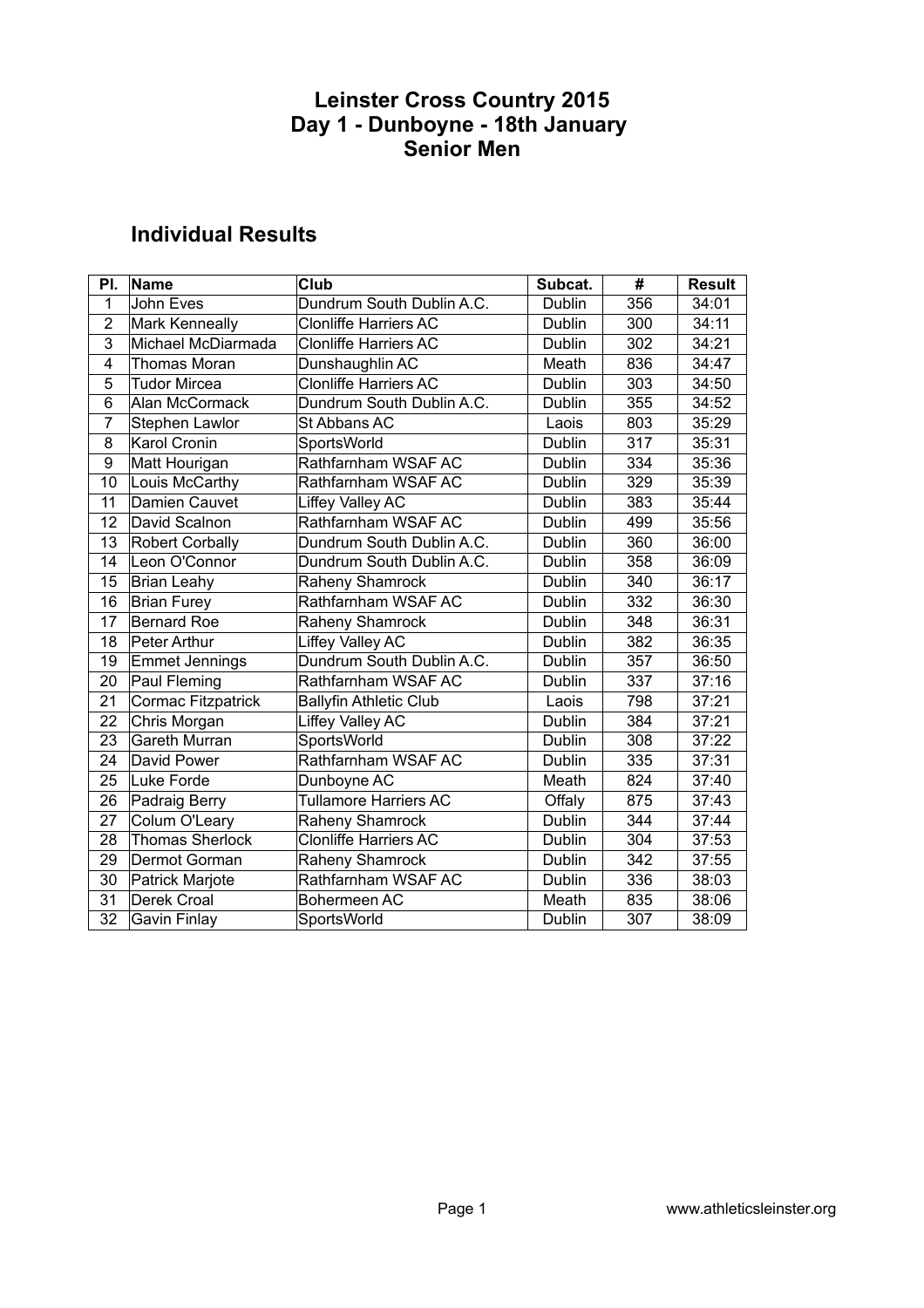| 33 | Phelim Glynn           | Dunboyne AC                  | Meath         | 826 | 38:16 |
|----|------------------------|------------------------------|---------------|-----|-------|
| 34 | Daragh Bell            | Raheny Shamrock              | Dublin        | 347 | 38:20 |
| 35 | <b>Mike Griffin</b>    | Liffey Valley AC             | Dublin        | 376 | 38:23 |
| 36 | Morgan McDonagh        | Dunboyne AC                  | Meath         | 827 | 38:31 |
| 37 | <b>Ciaran Reilly</b>   | Liffey Valley AC             | Dublin        | 377 | 38:41 |
| 38 | Rory Kavanagh          | Dunboyne AC                  | Meath         | 823 | 38:47 |
| 39 | Gary Crossan           | Dundrum South Dublin A.C.    | Dublin        | 359 | 38:55 |
| 40 | David Murray           | <b>Tullamore Harriers AC</b> | Offaly        | 874 | 39:03 |
| 41 | Donal Foley            | Raheny Shamrock              | Dublin        | 341 | 39:10 |
| 42 | Gavin Curran           | Liffey Valley AC             | Dublin        | 375 | 39:14 |
| 43 | Christy Donegan        | <b>Tullamore Harriers AC</b> | Offaly        | 872 | 39:24 |
| 44 | David Fox              | <b>Tullamore Harriers AC</b> | Offaly        | 873 | 39:30 |
| 45 | Conor Keane            | <b>Clonliffe Harriers AC</b> | Dublin        | 305 | 39:45 |
| 46 | <b>Eddie Garry</b>     | <b>Tullamore Harriers AC</b> | Offaly        | 871 | 39:57 |
| 47 | Gerry O'Reilly         | Dunboyne AC                  | Meath         | 829 | 39:59 |
| 48 | <b>Richie Galvin</b>   | <b>Tullamore Harriers AC</b> | Offaly        | 877 | 40:00 |
| 49 | <b>Trevor Sweeney</b>  | SportsWorld                  | Dublin        | 310 | 40:02 |
| 50 | Kevin Curran           | SportsWorld                  | Dublin        | 314 | 40:10 |
| 51 | Michael Cunningham     | SportsWorld                  | <b>Dublin</b> | 312 | 40:17 |
| 52 | Conor O'Dwyer          | Raheny Shamrock              | Dublin        | 345 | 40:47 |
| 53 | James Brady            | SportsWorld                  | Dublin        | 319 | 40:50 |
| 54 | <b>Brendan Beere</b>   | Liffey Valley AC             | Dublin        | 378 | 40:57 |
| 55 | Conor McCarthy         | SportsWorld                  | Dublin        | 313 | 41:05 |
| 56 | Paul Duffy             | SportsWorld                  | Dublin        | 306 | 41:41 |
| 57 | Derek Saville          | SportsWorld                  | Dublin        | 311 | 41:51 |
| 58 | Darran Butler          | <b>Tullamore Harriers AC</b> | Offaly        | 876 | 43:03 |
| 59 | Liam Byrne             | <b>Tullamore Harriers AC</b> | Offaly        | 879 | 43:37 |
| 60 | Colm Cunningham        | Dundrum South Dublin A.C.    | Dublin        | 361 | 43:53 |
| 61 | Rory Farrell           | <b>Tullamore Harriers AC</b> | Offaly        | 880 | 43:55 |
| 62 | <b>Olivier Gaillot</b> | Rathfarnham WSAF AC          | Dublin        | 339 | 44:53 |
| 63 | John Finegan           | Rathfarnham WSAF AC          | Dublin        | 330 | 49:57 |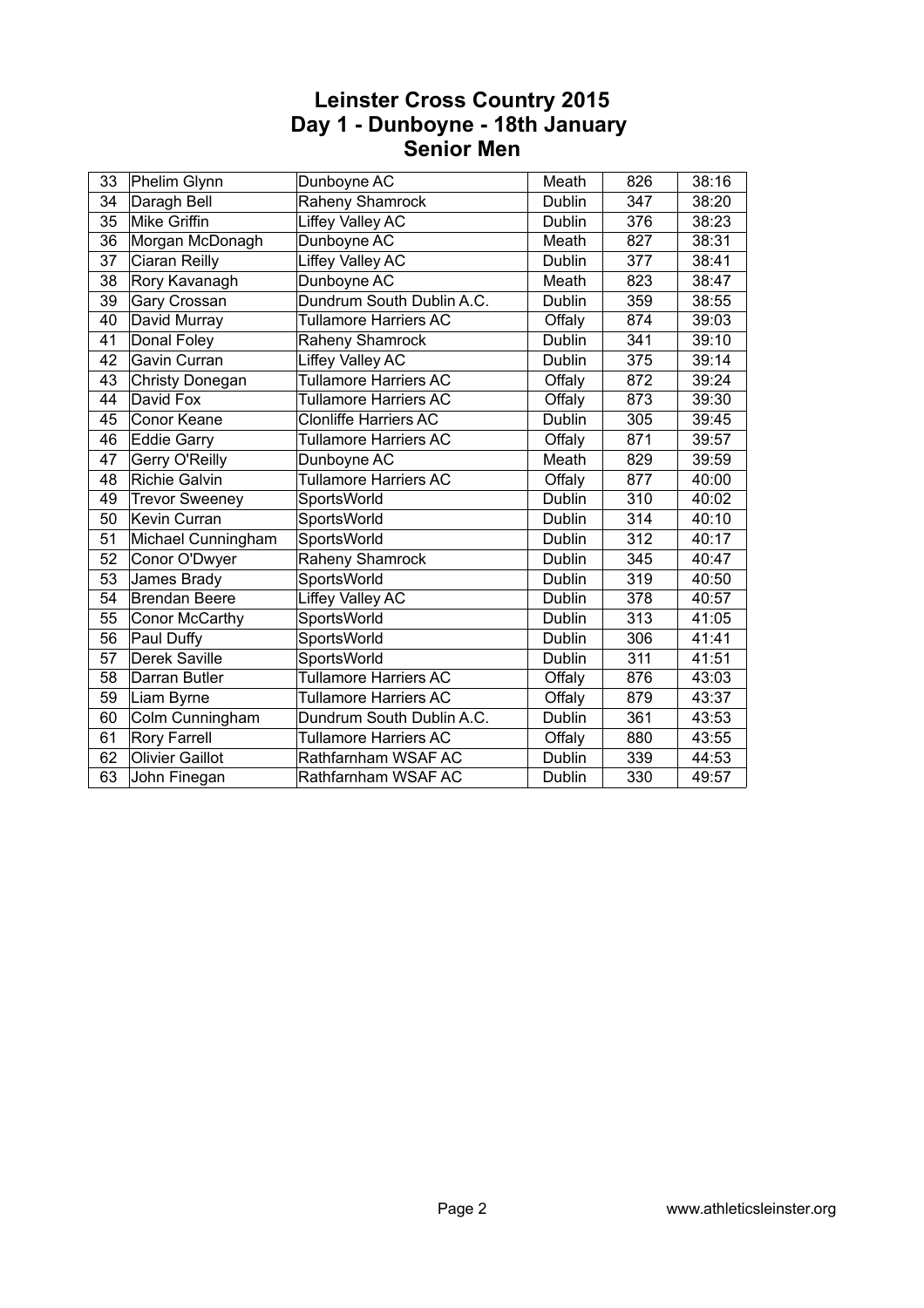# **Male County SeniorTeam Results 6 to score**

| 1 <sup>st</sup><br><b>Dublin</b> |                              |        | <b>Pts</b>  |
|----------------------------------|------------------------------|--------|-------------|
| John Eves                        | Dundrum South Dublin A.C.    | Dublin | 1           |
| <b>Mark Kenneally</b>            | Clonliffe Harriers AC        | Dublin | $\mathbf 2$ |
| Michael McDiarmada               | <b>Clonliffe Harriers AC</b> | Dublin | 3           |
| <b>Tudor Mircea</b>              | <b>Clonliffe Harriers AC</b> | Dublin | 5           |
| Alan McCormack                   | Dundrum South Dublin A.C.    | Dublin | 6           |
| Karol Cronin                     | SportsWorld                  | Dublin | 8           |
| <b>Total Points</b>              |                              |        | 25          |
| 2 <sub>nd</sub><br>Meath         |                              |        |             |
| Thomas Moran                     | Dunshaughlin AC              | Meath  | 4           |
| Luke Forde                       | Dunboyne AC                  | Meath  | 25          |
| Derek Croal                      | Bohermeen AC                 | Meath  | 31          |
| Phelim Glynn                     | Dunboyne AC                  | Meath  | 33          |
| Morgan McDonagh                  | Dunboyne AC                  | Meath  | 36          |
| Rory Kavanagh                    | Dunboyne AC                  | Meath  | 38          |
| <b>Total Points</b>              |                              |        | 129         |
| 3 <sup>rd</sup><br><b>Offaly</b> |                              |        |             |
| Padraig Berry                    | <b>Tullamore Harriers AC</b> | Offaly | 26          |
| David Murray                     | <b>Tullamore Harriers AC</b> | Offaly | 40          |
| David Fox                        | <b>Tullamore Harriers AC</b> | Offaly | 44          |
| <b>Eddie Garry</b>               | <b>Tullamore Harriers AC</b> | Offaly | 46          |
| <b>Richie Galvin</b>             | <b>Tullamore Harriers AC</b> | Offaly | 48          |
| Darran Butler                    | <b>Tullamore Harriers AC</b> | Offaly | 58          |
| <b>Total Points</b>              |                              |        | 204         |